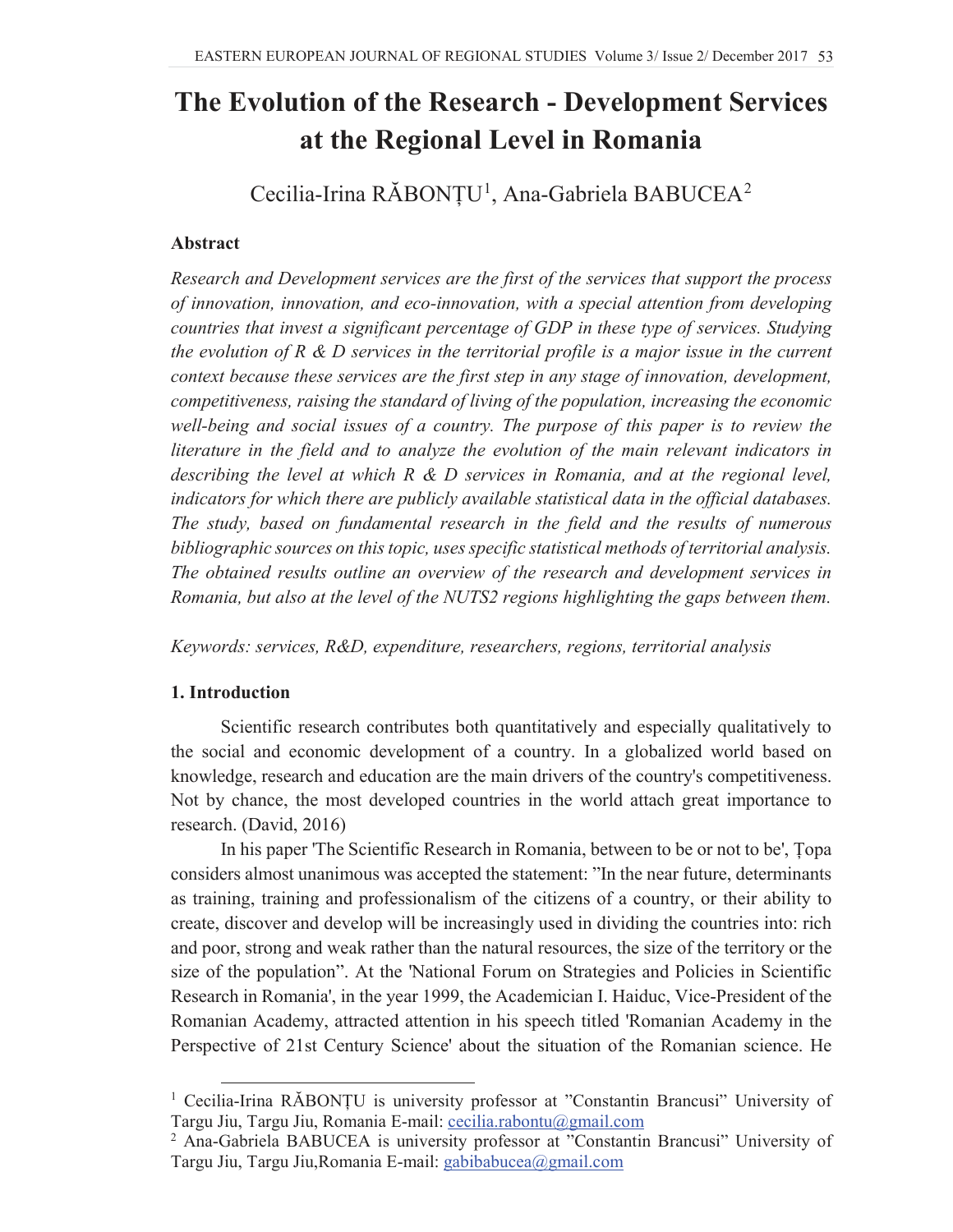emphasized that "the scientific research is of vital importance for the future development of the country and spending on science is not a subsidy, but an investment. Romania has to decide, what and how much research it can sustain." In the same forum, Professor A. Marga accented that "all countries are undertaking reforms of scientific research and even reforms in the context of reforms already made and that educational reform and scientific research reform are of crucial importance, and they are best suited to reducing the distances and compressing the time" (cited by Topa, 2005, p. 3). Research means: learning and knowledge, and knowing is the key to open the door to the future, it is our value. Scientific research is where questions are asked and answers are sought for the most difficult and important issues in science and technology, with a direct impact on human well-being in the medium and long-term. The discoveries and scientific inventions play a crucial role in improving the quality of life in all aspects, from medicine to entertainment. They also secure the future of the seven billion people sharing the same planet, with limited resources (Leordeanu, 2013).

As far as the financing of the R&D activity in Romania is concerned, we also notice very large discrepancies, and the failure to meet our own commitments towards the EU on different occasions as long as, at the level of the year 2015, 0.39% of GDP was allocated for research and development compared to the 3% commitment for 2010. Therefore, the allocated financial resources were less than ten times that were had committed to the EU for 2015, or even those were allocated in the year 1989. (Millea, 2017, p. 288 ) Moreover, the Research in Romania is not only the country with the lowestfunded per capita from the EU countries: the level of funding declined in real terms, year on year, in contrast to the sustained increases of these levels for the other new EU states member. Although the allocations for the year 2016 were 33% higher than those for 2015, allowing for the finished of old, postponed contracts, and the launch of new competitions, the Ministry of Finance's projections are negative, with the 2016 State Budget Law anticipating the gradual reduction of research spending in the coming years. Convergence with the EU average, formally set as a general objective of the RDI National Strategy 2014-2020, seems, in these circumstances, to be an increasingly remote issue, which could be envisaged - at least theoretically - only in a longer-term project. (Corlan, David, and Frangopol, 2016, p.86) In this context, we present the targets of the National Strategy for RDI 2014 – 2020, which were established based on the convergence of Romania with the EU average. Challenging but realistic, the targets below are based on the assumption that by 2020 public spending on research will gradually increase to 1% of GDP, plus fiscal facilities - indirect aid - for private firms.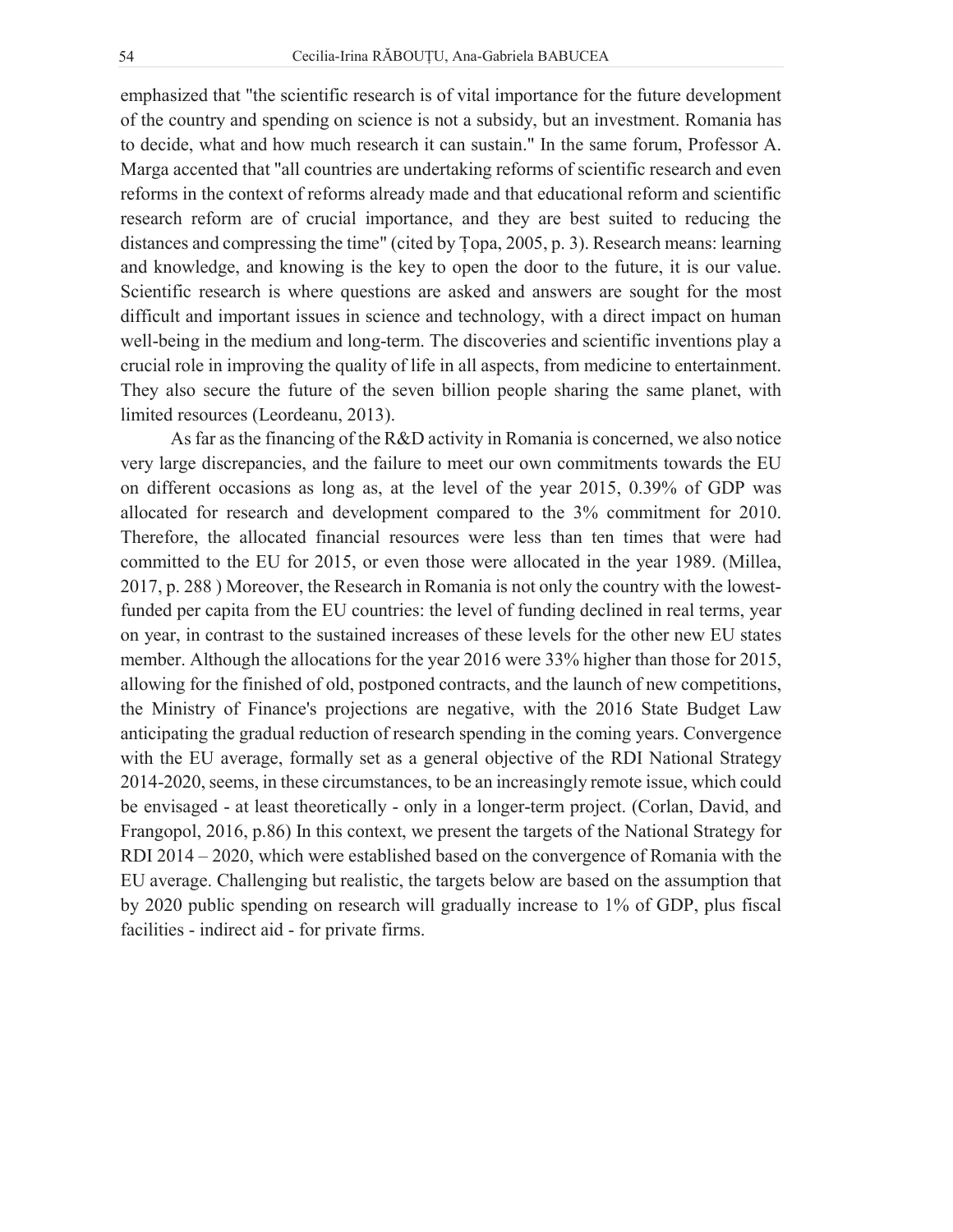| <b>Premise</b>                                                                                                                               | Last<br>value | <b>Target</b><br>2017 | <b>Target</b><br>2020 |
|----------------------------------------------------------------------------------------------------------------------------------------------|---------------|-----------------------|-----------------------|
| Public expenditure on R $&$ D (% of GDP)                                                                                                     | 0,31%         | 0,63%                 | $1\%$                 |
| Number of PhD graduates (ISCED 6) per 1,000<br>inhabitants aged 25-34                                                                        | 1,4           | 1,5                   | 1,5                   |
| Number of researchers in the public sector (full-time<br>equivalent)                                                                         | 12.409        | 15.000                | 17.000                |
| Scientific publications in the top 10% of the most cited<br>publications in the world (% of total scientific<br>publications in the country) | 3,8           |                       | 7                     |
| International scientific co-publications to 1 million<br>inhabitants                                                                         | 148           | 200                   | 300                   |

**Table 1. The objectives of the National RDI Strategy 2014 - 2020** 

*Source:* https://www.edu.ro/sites/default/files/\_fi%C8%99iere/Minister/2016/strategii/ strategia-cdi-2020\_-proiect-hg.pdf

These targets are also set against the backdrop of excessive fragmentation of the national RDI system that has led to the dissipation of the critical mass needed for highquality research work, with greater applicability in the industry and the economy. The economy relies on innovation as the dominant source of competitive advantage, i.e. on the ability to deliver innovative products and services at the highest global technology level, using the most advanced methods. Research and development have been considered either as an initiator or as a decisive factor in the innovation process. (Vișan and Botez, 2012). The low intensity of national research within the units and a low interest for research and development from the private sector, dominated by foreign companies, for using the results provided by national research institutions - especially public ones - are other issues that characterize the RDI sector. Therefore, the innovative businesses search for other sources of knowledge. In addition, the lack of incentives to increase demand for Romanian research results, in the context of deindustrialization and domination of foreign capital, makes uninteresting research within the branches in Romania. The relationships between science providers and users are still low, as suggested by the small number of publicprivate co-publications. Taking into account the lack of public policies for eliminating the above-mentioned disadvantages oriented, there will also be an acute imbalance, with a negative impact on the Romanian research and development potential. (Sandu S., 2013)

### **2. The evolution of the R&D services in Romania**

Before the 1989 revolution, Romania had a functional research infrastructure, with research centers developed in the important university cities, to supporting the industry especially. After the year 1990, affected by the Romanian industry privatizations, most of this research centers were disintegrate, following the loss in state funding and an investor interest, which implicitly led to the dismissal of the research staff. Major negative effects had also the free circulation in Europe since 2001, the migration of brains as Romania joined the EU, the effects of the 2008 crisis. (See Figure 1, a) Only in the last years, in Romania, some important companies have organized R&D centers, at their own level or in partnership with universities. As regards the R&D expenditure, after a period when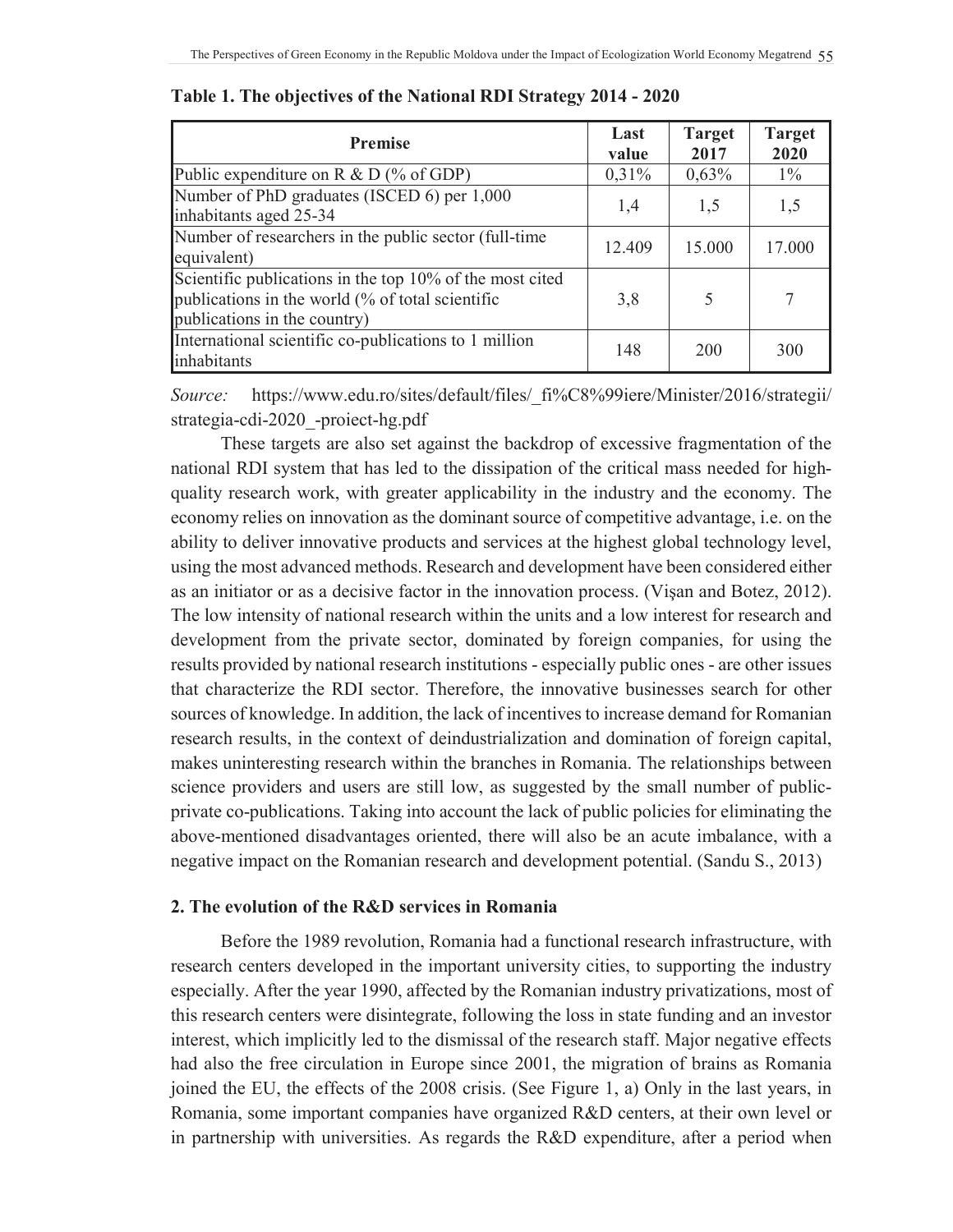development research activities did not represent a priority for the Romanian economy and society since 2000's years can note significantly increase of the volume of total expenditures with research development. Another significant increase being registered starting with 2006 when Romania was preparing to join the EU. Recording a peak in 2008, the economic boom year, after which the economic crisis spoke its word, reducing the pace of spending on total, but also on each sector. (See Figure 1, b) Some positive effects could have at the same time, the increased funds from foreign sources founded in the Structural Funds. Even so, "the shy increase in R&D developments in the private sector has been affected by a severe talent shortage, as numerous young researchers prefer the option of working abroad - statistically, Romanian researchers have one of the lowest income levels in the EU". (Buciuman, Tapai, and Grigore, 2017, p.1).



**Figure 1. Evolution of the Romanian R&D sector since 90's years** 



*Source*: Elaborated by author based on Eurostat database, [rd e gerdreg] and [rd  $p$  persocc], [visited on 15.08.2017]

The table 2 shows the evolution of the number of R&D units by performance sector starting with 2011, the year when were repositioned in public or private sectors. There is a continuous decline in the number of research units. This was an alarm signal. Considered as the main activities for a country development, the Romanian government initiated recently a number of facilities to stimulate the sector, like labor incentives, fiscal incentives, reinvested profit, and state aid for R&D or intellectual property. Noteworthy that private sector gains strength at the expense of the public sector accounting for over 60% of units. Growth tendencies appear in the government sector and the non-profit private sector, too. Slowly increases recorded the public sector, both in the governmental and university sectors. The nonprofit sector is courageous; the number of units here is steadily rising even if they are still insufficient, these being those units that can contribute disinterestedly to the development of an innovative and sustainable economy. Nevertheless, business enterprise sector has a great problem.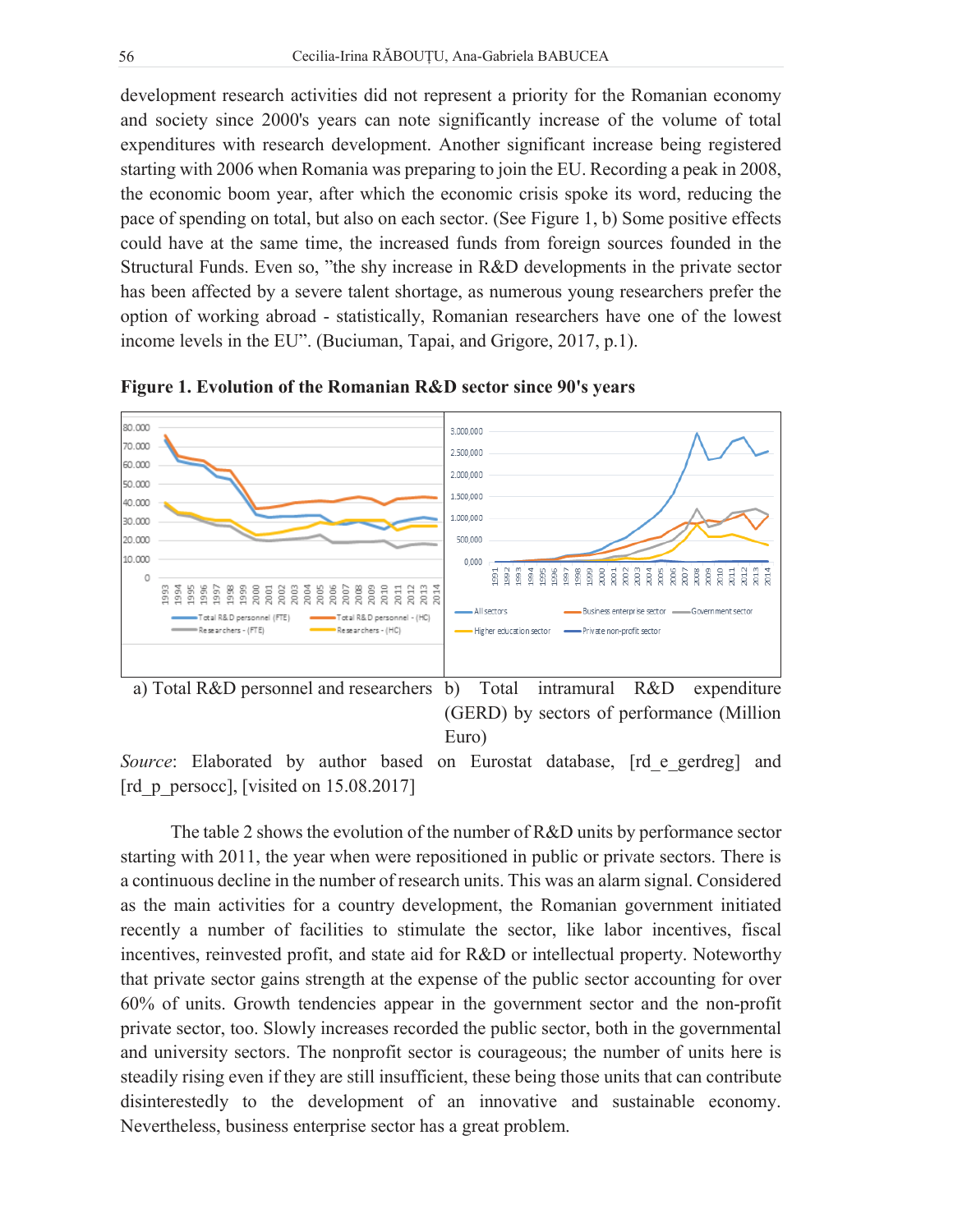| <b>Performance sector:</b>  | 2011 | 2012 | 2013 | 2014 |
|-----------------------------|------|------|------|------|
| Total, of which:            | 1166 | 970  | 920  | 773  |
| <b>Public Sector</b>        | 268  | 269  | 273  | 286  |
| - Government sector         | 177  | 174  | 186  | 192  |
| - Higher education sector   | 91   | 95   | 87   | 94   |
| <b>Private Sector</b>       | 898  | 701  | 647  | 487  |
| - Business enterprise       | 884  | 683  | 623  | 460  |
| sector                      |      |      |      |      |
| - Private non-profit sector | 14   | 18   | 24   | 27   |

**Table 2. Number of R & D units by performance sector, at the end of the year**

*Source*: http://statistici.insse.ro/shop/index.jsp?page=tempo3&lang=ro&ind=CDP101B [visited on 15.08.2017]

For a better picture of the dynamics of R&D activities from the perspective of human and financial resources in Romania in post-EU accession period, note the data in Table 3. Romania's total expenditures on R&D recorded the highest value in the year 2008, the year corresponding to the "economic boom" recovered in the analyzed field and the lowest value in the year 2009, the year when Romanian economy felt the economic crisis. The average annual value in the analyzed period was 628,20 million euros. Compared to GDP, spending on research development peaked in 2008 and a minimum in 2014, the year in which state budget resources were directed to other sectors considered more productive.

It is a certitude R&D services should also enjoy in Romania a special attention as it happens from developed countries that invest a significant percentage of GDP in these services. According to the European Statistics Office, Eurostat, Romania was in the year 2014 in the last place in the European Union regarding the share of spending on research and development in GDP, with only 0,38%, values below 1% being recorded in countries like Greece, Bulgaria, and Poland. Given that the 2020 target of R&D expenditure under the strategy is 1%, we find that 0.38% in 2014 is still far away, the effort that the state has to make in this respect is considerable.

The changes in the structure of the total intramural R&D expenditure by sources of funds emphasizes that in the year 2007 the most important shares come from the government sector 67,1 % and business enterprise sector, 26,9 %, but only 4,5 % from the abroad, 1,4% from higher education, and no funds from non-private sector. In the year 2014, government funds were only 48 % followed by the business sector with 32,9 %, only 0,1 % from the non-profit sector, but a higher share from abroad 17 %. (See Table 4)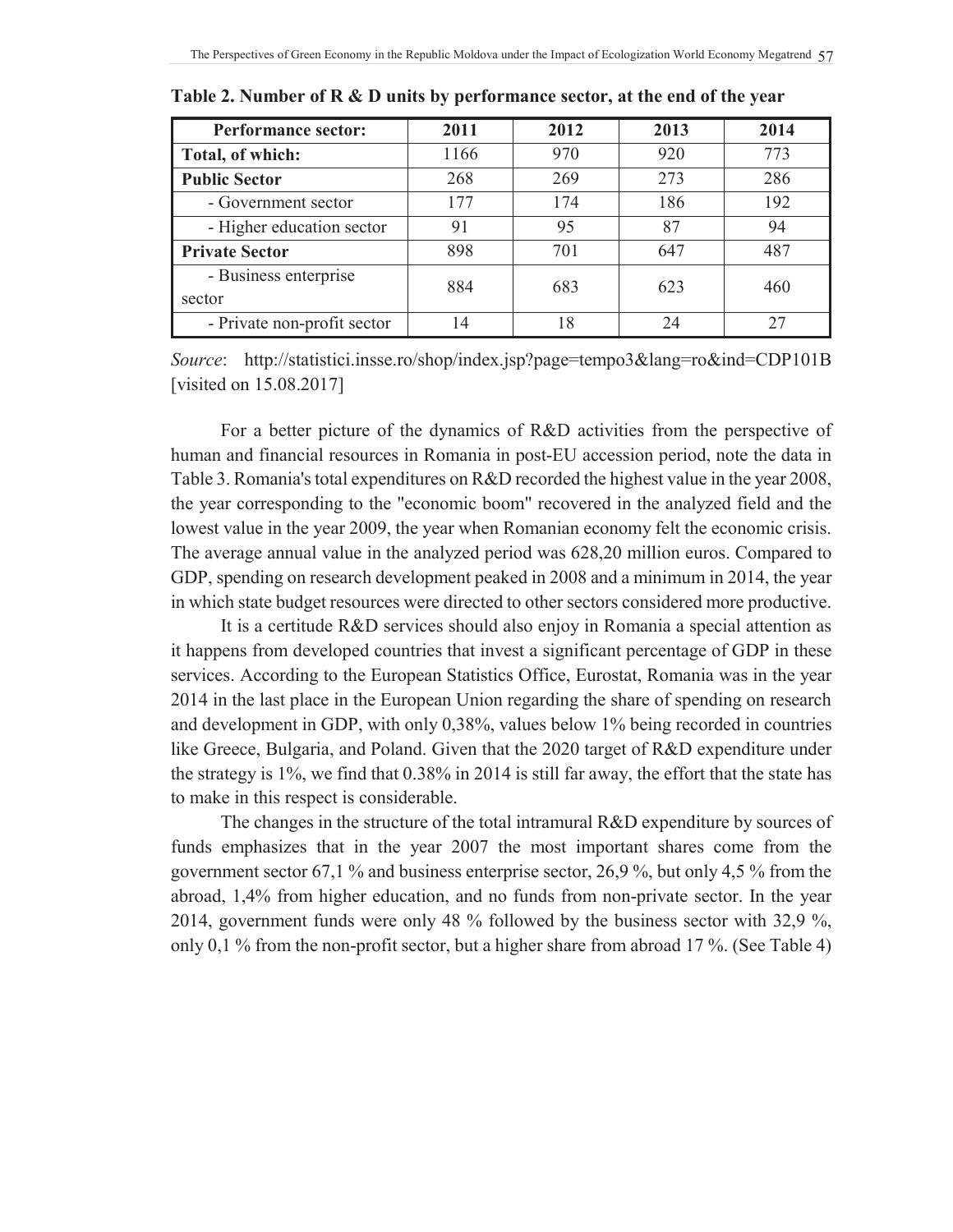|                          |                                               |                               |                              |                                  |                 |                                                     |                 | Total R&D personnel and researchers |                 |                                                    |                 |
|--------------------------|-----------------------------------------------|-------------------------------|------------------------------|----------------------------------|-----------------|-----------------------------------------------------|-----------------|-------------------------------------|-----------------|----------------------------------------------------|-----------------|
| Year                     | Total intramural<br>R&D expenditure<br>(GERD) |                               |                              | Full-time<br>equivalent<br>(FTE) |                 | % of total<br>employment -<br>numerator in<br>(FTE) |                 | Head count<br>(HC)                  |                 | % of total<br>employment -<br>numerator in<br>(HC) |                 |
|                          | Million<br>Euro                               | Euro<br>per<br>inhabi<br>tant | $%$ of<br>GD<br>$\mathbf{P}$ | Total<br>person<br>nel           | Resear<br>chers | Total<br>perso<br>nnel                              | Resear<br>chers | Total<br>person<br>nel              | Resear<br>chers | Total<br>perso<br>nnel                             | Researc<br>hers |
| 2007                     | 652,81<br>5                                   | 30,9                          | 0,52                         | 28.977                           | 18.808          | 0,327<br>$\overline{7}$                             | 0,2127          | 42.484                              | 30.740          | 0,480<br>5                                         | 0,3477          |
| 2008                     | 809,40<br>1                                   | 39,2                          | 0,57                         | 30.390                           | 19.394          | 0,342<br>$\overline{2}$                             | 0,2184          | 43.502                              | 30.864          | 0,489<br>8                                         | 0,3475          |
| 2009                     | 555,88<br>7                                   | 27,2                          | 0,46                         | 28.398                           | 19.271          | 0,322<br>5                                          | 0,2189          | 42.420                              | 30.645          | 0,481<br>8                                         | 0,3480          |
| 2010                     | 572,97<br>1                                   | 28,2                          | 0,45                         | 26.171                           | 19.780          | 0,315                                               | 0,2381          | 39.065                              | 30.707          | 0,470<br>3                                         | 0,3697          |
| 2011                     | 657,41<br>1                                   | 32,5                          | 0,49                         | 29.749                           | 16.080          | 0,365<br>5                                          | 0,1976          | 42.363                              | 25.489          | 0,520<br>5                                         | 0,3132          |
| 2012                     | 644,21                                        | 32,1                          | 0,48                         | 31.135                           | 18.016          | 0,378<br>7                                          | 0,2191          | 42.674                              | 27.838          | 0,519<br>$\boldsymbol{0}$                          | 0,3386          |
| 2013                     | 557,76<br>9                                   | 27,9                          | 0,39                         | 32.507                           | 18.576          | 0,397<br>$\overline{4}$                             | 0,2271          | 43.375                              | 27.600          | 0,530<br>3                                         | 0,3374          |
| 2014                     | 575,12<br>$\mathbf{0}$                        | 28,8                          | 0,38                         | 31.391                           | 18.109          | 0,380<br>3                                          | 0,2194          | 42.963                              | 27.535          | 0,520<br>5                                         | 0,3336          |
| max                      | 809,40<br>1                                   | 39,2                          | 0,57                         | 32507                            | 19780           | 0,397<br>$\overline{4}$                             | 0,2381          | 43502                               | 30864           | 0,530<br>3                                         | 0,3697          |
| min                      | 555,88<br>7                                   | 27,2                          | 0,38                         | 26171                            | 16080           | 0,315                                               | 0,1976          | 39065                               | 25489           | 0,470<br>3                                         | 0,3132          |
| $\overline{\mathcal{X}}$ | 628,19<br>8                                   | 30,85                         | 0,47                         | 29839,<br>75                     | 18504,<br>25    | 0,35                                                | 0,22            | 42355,<br>75                        | 28927,<br>25    | 0,50                                               | 0,34            |
| $\bar{\Delta}$           | $-11,10$                                      | $-0,30$                       | 0,02                         | 344,86                           | $-99,86$        | 0,01                                                | 0,00            | 68,43                               | 457,86          | 0,01                                               | 0,00            |
| $\bar{I}$                | 0,98                                          | 0,99                          | 0,96                         | 1,011                            | 0,995           | 1,021                                               | 1,004           | 1,002                               | 0,984           | 1,011                                              | 0,994           |
| $\overline{R}$           | $-0,02$                                       | $-0,01$                       | 0,04                         | 0,011                            | $-0,005$        | 0,021                                               | 0,004           | 0,002                               | $-0,016$        | 0,011                                              | $-0,006$        |

Table 3. Evolution of the human and financial resources in Romanian R&D services in the post-EU accession period

Source: Calculated by the authors based on Eurostat database [rd\_e\_gerdreg] and [rd\_p\_persreg], [visited on  $15.08.2017$ ]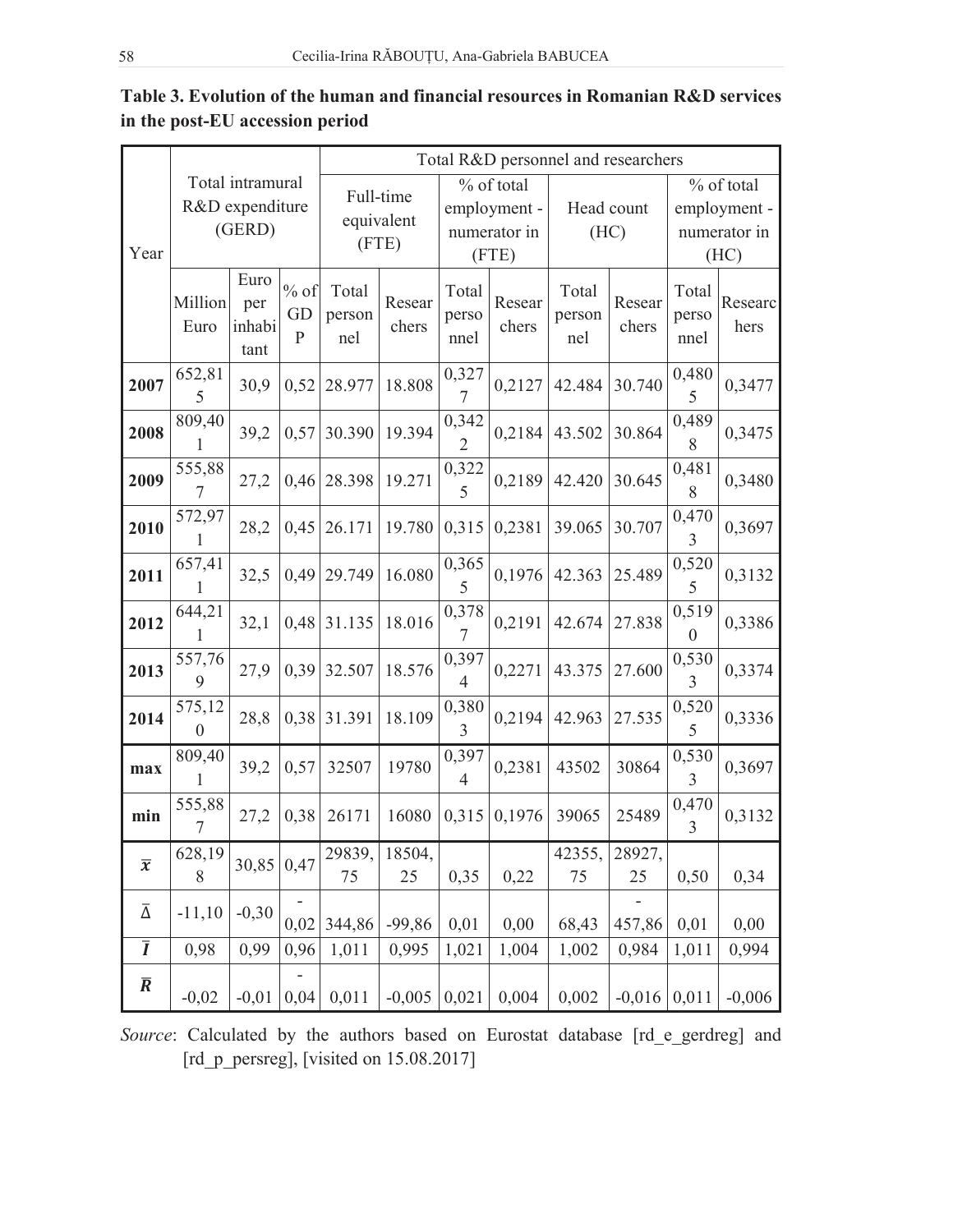| Year              | <b>Business</b> | Government | Higher education | Private non-profit | Abro |
|-------------------|-----------------|------------|------------------|--------------------|------|
| enterprise sector |                 | sector     | sector           | sector             | ad   |
| 2007              | 26,9            | 67,1       | 1,4              | U                  | 4,5  |
| 2008              | 23,3            | 70,1       | 2,6              | $\theta$           | 4    |
| 2009              | 34,8            | 54,9       | 1,9              | 0,1                | 8,3  |
| 2010              | 32,3            | 54,4       | 2,2              | $\theta$           | 11,1 |
| 2011              | 37,4            | 49,1       | 1,2              | 0,2                | 12,1 |
| 2012              | 34,4            | 49,9       |                  | 0,2                | 14,4 |
| 2013              | 31              | 52,3       | 1,1              | $\theta$           | 15,5 |
| 2014              | 32,9            | 48,5       | 1,4              | 0,1                | 17   |

**Table 4. Evolution of the total intramural R&D expenditure GERD by source of funds (%)**

*Source:* Eurostat database: [rd e fundgerd] [visited on 15.08.2017]

The structure of R & D funds sources have changed over the review period. The research in Romania becoming able to attract more and more funds from abroad, as shown in figure 2.





Source: Elaborated by authors based on Eurostat database: [rd e fundgerd] [visited on 15.08.2017]

# **3. Evolution of the R&D services at the Regional Level in Romania**

As the national stage of R&D sector, the territorial component of the national R&D sector is still underdeveloped, and more than that there are significant disparities between Romanian regions. Major technological disparities among Romanian regions and counties have been recognized as a constraint in building an efficient national innovation system. It is still lacking a strong regional R&D policy to address such disparities (Goschin, Sandu, and Goschin, 2016, p.2).

Such disparities regard both the human and financial resources in Romanian R&D services have been maintained throughout all the post-EU accession period, at the level of the eighth Romania's NUTS 2 regions, too.

Two important indicators, which describe the level of regional R&D services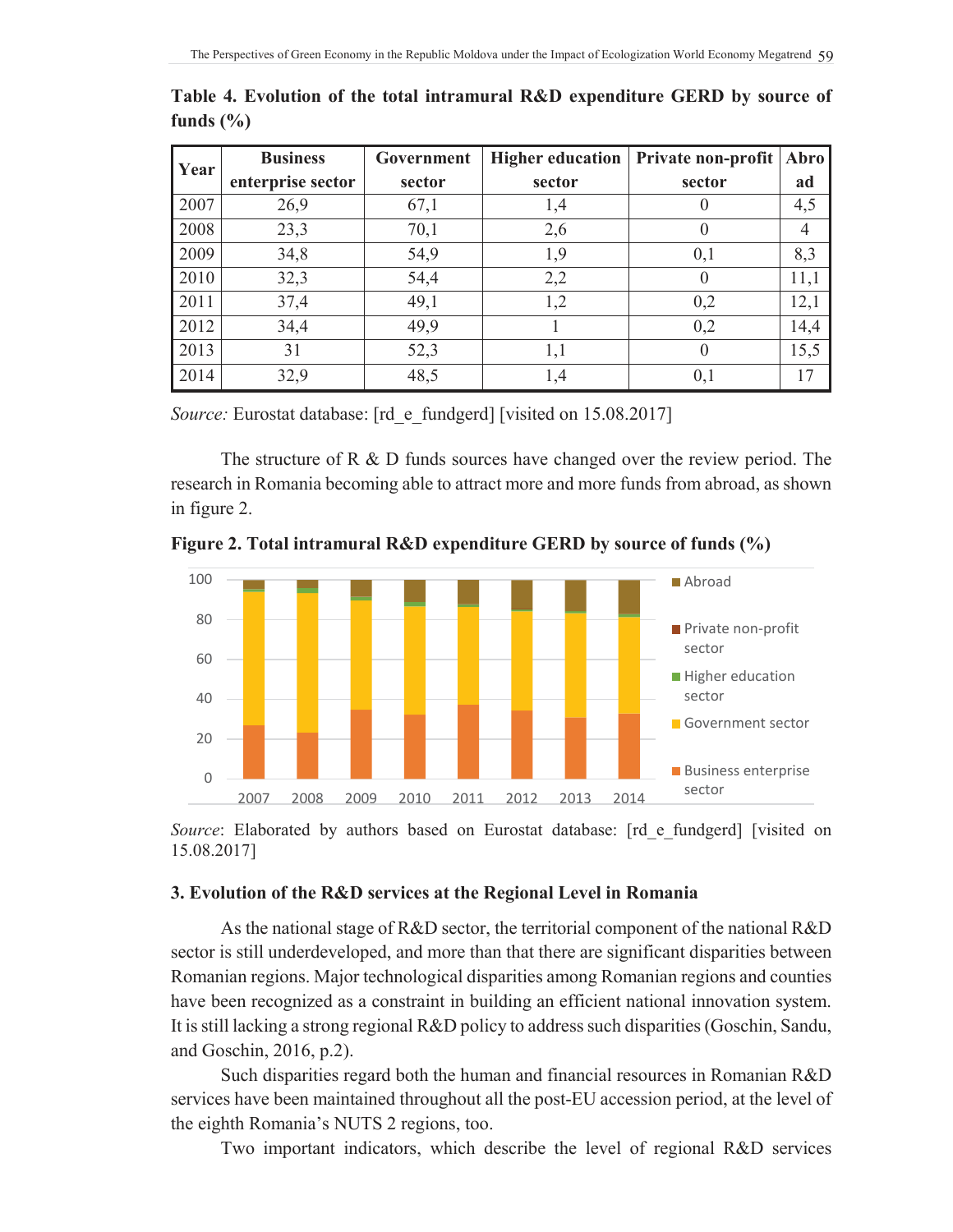development, from the perspective of resources, were considered:

- ¾ *IND\_1 Total intramural R&D expenditure* (GERD), as percentage of GDP named "R intensity" by NUTS 2 regions. R (expenditures as a percentage of GDP) is an indicator of high political importance at the EU, national and regional levels;
- ¾ *IND\_2 R&D Researchers*, as percentage of total employment by NUTS 2 regions. As the Eurostat definition: "Researchers are professionals engaged in the conception or creation of new knowledge, products, processes, methods and systems and also in the management of the projects concerned". (The measure shown in the table is researchers in full-time equivalents divided by the total annual average employed population).

A global picture of Romania's R&D sector changes at the regional level over the period 2007-2014, compared to the other NUTS2 regions of the EU in terms of the two indicators considered can be made using Eurostat's online map tools.

Although at the level of all the development regions, NUTS 2, Romania was in 2014 in the group of the weakest countries in the European Union, in terms of both R intensity, but also the number of researchers in terms of the total number of employees, development at the regional level I highlight the major differences between them.

If with regard to R intensity, the only region that succeeded in 2014 in comparison to 2007 to being placed in the group of the 107 regions in Europe with the highest growth is the Centru Region; all the others were still part of the group of the 45 regions with the weakest development. (See Figure 3)





a) year 2014 b) year 2014 compared with 2007

*Source:* http://ec.europa.eu/eurostat/tgm/mapToolClosed.do?tab=map&init=1&plugin=1 &language=en&pcode=tgs00042&toolbox=types, [visited on 15.08.2017]

Regarding changes in the structure of the number of researchers relative to the employed population of the region, the regions Vest, Center, Nord, and Nord-Est recorded the highest increases, similar to the group of the most performing regions. In the same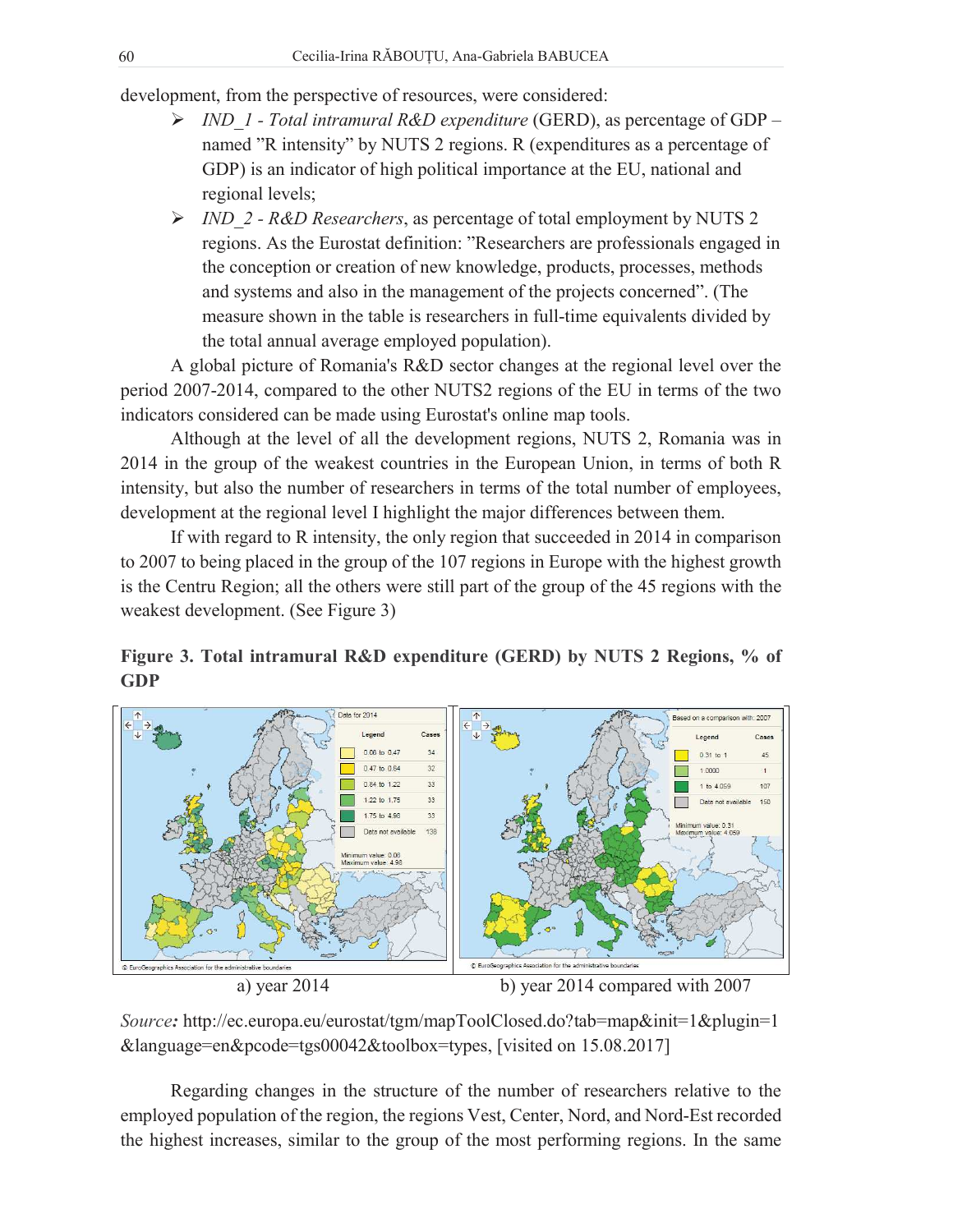time, regions Sud-Vest Oltenia, Sud-Muntenia, Bucuresti-Ilfov, and Sud-Est are in the last class, similar to other NUTS 2 regions in the EU with the weakest evolution. (Figure 4)



**Figure 4. Researchers, all sectors by NUTS 2 regions, % of total employment**

*Source:* http://ec.europa.eu/eurostat/tgm/mapToolClosed.do?tab=map&init=1&plugin=1 &language=en&pcode=tgs00043&toolbox=types**,** [visited on 15.08.2017]

Data confirm the "best performances", well above the national average, during the entire considered period for București-Ilfov Region, which includes the capital of Romania, for both indicators, but in an accented decline. On the other hand, the Sud-Est Region has the worst performance, with a steady evolution on the share of researchers in total employees, but on a constant decline over the whole period with respect to R intensity. (See Figure 5 and 6)

 $1.4$  $1,2$  $\mathbf 1$  $0,8$ 0,6  $0,4$  $0,2$  $\theta$ Nord-Vest Sud-Est Centru Nord-Est  $Sud -$ București -Sud-Vest Vest Romania Muntenia Oltenia lifov ■ 2007 ■ 2008 Ⅲ 2009 ■ 2010 ■ 2011 ■ 2012 ■ 2013 ■ 2014

**Figure 5. Evolution of R intensity by NUTS 2 Regions, % of GDP**

*Source*: Elaborated by the authors based on Eurostat database [rd e gerdreg], [visited on 15.08.2017]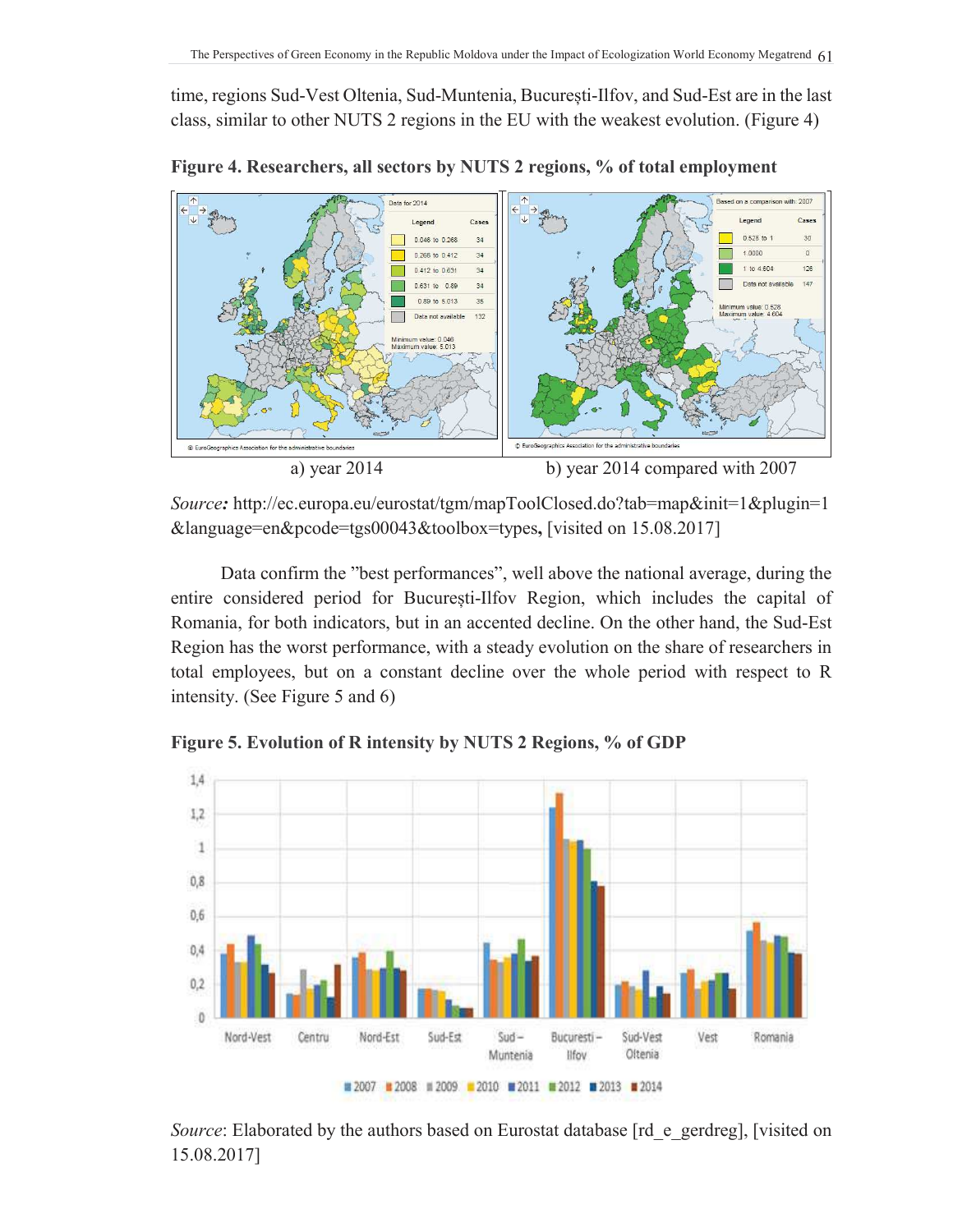To compare the evolution of the two main indicators in the period considered for the eight Romania's NUTS2 regions, we considered data from the table below.

| NUTS2            | Indicat<br><sub>or</sub> |        |        | <b>Changes</b><br>2014/2007 |        |        |              |        |               |                    |                    |
|------------------|--------------------------|--------|--------|-----------------------------|--------|--------|--------------|--------|---------------|--------------------|--------------------|
| <b>Region</b>    | $(\%)$                   | 2007   | 2008   | 2009                        | 2010   | 2011   | 2012         | 2013   | 2014          | $\overline{I}$ (%) | $\overline{R}($ %) |
| Nord-            | IND <sub>1</sub>         | 0,38   | 0,44   | 0,33                        | 0,33   | 0,49   | 0,44         | 0,32   | 0,27          | 95,24              | $-4,76$            |
| Vest             | IND $2$                  | 0,2023 | 0,2469 | 0,2602                      | 0,2622 | 0,2193 | 0,2008       |        | 0,1696 0,1948 | 96,29              | $-3,71$            |
| Centru           | IND <sub>1</sub>         | 0,15   | 0,14   | 0,29                        | 0,18   | 0,2    | 0,23         | 0,13   | 0,32          | 111,43             | 11,43              |
|                  | IND $2$                  | 0,2242 | 0,2437 | 0,2833                      | 0,3183 | 0,2343 | 0,2094       | 0,1823 | 0,2072        | 92,42              | $-7,58$            |
| Nord-Est         | IND <sub>1</sub>         | 0,36   | 0,39   | 0,29                        | 0,28   | 0,3    | 0,4          | 0,3    | 0,28          | 96,47              | $-3,53$            |
|                  | $IND_2$                  | 0,1928 | 0,2024 | 0,1947                      | 0,1957 | 0,2105 | 0,2145       | 0,2201 | 0,2155        | 111,77             | 11,77              |
| Sud-Est          | $IND_1$                  | 0,18   | 0,18   | 0,17                        | 0,16   | 0,11   | 0,08         | 0,06   | 0,06          | 85,48              | 14,52              |
|                  | $IND_2$                  | 0,1538 | 0,1096 | 0,116                       | 0,1263 | 0,1102 | 0,1133       | 0,1119 | 0,128         | 83,22              | 16,78              |
| $Sud -$          | $IND_1$                  | 0,45   | 0,35   | 0,33                        | 0,36   | 0,38   | 0,47         | 0,34   | 0,37          | 97,24              | $-2,76$            |
| Muntenia         | $IND_2$                  | 0,1855 | 0,1901 | 0,1641                      | 0,1709 | 0,1056 | 0,1422       |        | 0,1821 0,1635 | 88,14              | 11,86              |
| <b>Bucuresti</b> | $IND_1$                  | 1,24   | 1,33   | 1,06                        | 1,04   | 1,05   | $\mathbf{1}$ | 0,81   | 0,78          | 93,59              | $-6,41$            |
| $-$ Ilfov        | $IND_2$                  | 1,4103 | 1,3897 | 1,2866                      | 1,2418 | 1,061  | 1,2383       | 1,2171 | 1,1741        | 83,25              | 16,75              |
| Sud-Vest         | IND <sub>1</sub>         | 0,2    | 0,22   | 0,19                        | 0,17   | 0,28   | 0,13         | 0,19   | 0,15          | 95,97              | $-4,03$            |
| Oltenia          | $IND_2$                  | 0,2116 | 0,1992 | 0,2018                      | 0,2253 | 0,1797 | 0,1702       |        | 0,1796 0,1771 | 83,70              | 16,30              |
| Vest             | IND <sub>1</sub>         | 0,27   | 0,29   | 0,18                        | 0,22   | 0,23   | 0,27         | 0,27   | 0,18          | 94,37              | $-5,63$            |
|                  | IND $2$                  | 0,2223 | 0,2032 | 0,3104                      | 0,3843 | 0,302  | 0,3572       |        | 0,3842 0,3424 | 154,03             | 54,03              |
| Romania          | IND <sub>1</sub>         | 0,52   | 0,57   | 0,46                        | 0,45   | 0,49   | 0,48         | 0,39   | 0,38          | 95,62              | $-4,38$            |
|                  | $IND_2$                  | 0,3477 | 0,3475 | 0,348                       | 0,3697 | 0,3132 | 0,3386       |        | 0,3374 0,3336 | 95,94              | $-4,06$            |

**Table 5. R&D expenditure (GERD) and R&D Researchers by NUTS 2 regions**

*Source*: Based on Eurostat, http://appsso.eurostat.ec.europa.eu/nui/show.do?dataset= rd e gerdreg&lang=en and http://appsso.eurostat.ec.europa.eu/nui/show.do?dataset= rd p persreg&lang=en, [visited on 15.08.2017]

It should note that the Bucharest-Ilfov region is well above the national average level, while all other regions are below the average level for IND\_1, R intensity. The only region that has seen an increasing trend over the period is the Centru Region. (See Figure 5) Even if Bucuresti-Ilfov decreased its R intensity evolution during the considered period, it remained the "best performer".

To describe differences in the territorial evolution of IND\_1 - R intensity during the period 2007-2014 at the level of NUTS 2 regions compared with Bucuresti-Ilfov, the region with the best performances, main territorial indicators like gaps, territorial indices, and rates of gap both for the year 2007 and 2014. In the table 6 are presented main territorial indicators (gaps to the best performer, Bucuresti-Ilfov Region. There is a slight reduction in regional disparities. The region, which increased its gap relative to Bucuresti-Ilfov Region, is Sud-Est Region, in time that the highest reduction in the gap was for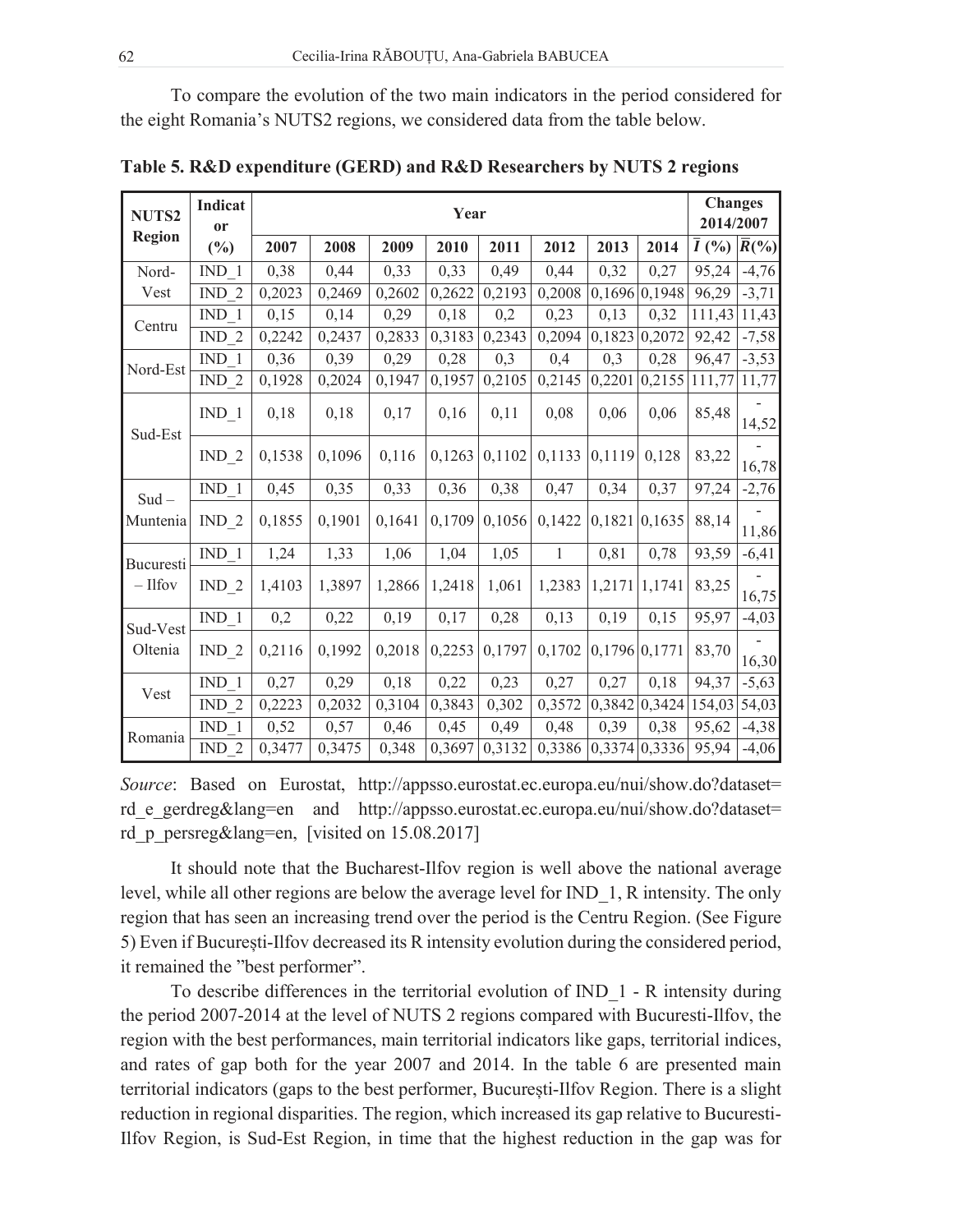#### Centru Region.

|                               |                          | 2007                               |                            | 2014                                         |                           |                        |                            |                             |
|-------------------------------|--------------------------|------------------------------------|----------------------------|----------------------------------------------|---------------------------|------------------------|----------------------------|-----------------------------|
| <b>NUTS2</b><br><b>Region</b> | $\mathbf R$<br>intensity | Gaps                               | Territori<br>al<br>indices | Rates of<br>gaps                             | $\mathbb{R}$<br>intensity | Gaps                   | Territori<br>al<br>indices | Rates of<br>gaps            |
|                               | $IND_1$                  | IND <sub>1</sub><br>$\Delta_{A/B}$ | $i_{A/B}^{IND\_1}$         | $\Lambda$ <i>IND_</i> 1(%)<br>$\Delta_{A/B}$ | IND <sub>1</sub>          | $\Delta_{A/B}^{IND_1}$ | $i_{A/B}^{IND\_1}$         | $\Delta_{A/B}^{IND\_1(\%)}$ |
| Nord-Vest                     | 0,38                     | $-0,86$                            | 0,31                       | $-69,35$                                     | 0,27                      | $-0,51$                | 0,35                       | $-65,38$                    |
| Centru                        | 0,15                     | $-1,09$                            | 0,12                       | $-87,90$                                     | 0,32                      | $-0,46$                | 0,41                       | $-58,97$                    |
| Nord-Est                      | 0,36                     | $-0,88$                            | 0,29                       | $-70,97$                                     | 0,28                      | $-0,5$                 | 0,36                       | $-64,10$                    |
| Sud-Est                       | 0,18                     | $-1,06$                            | 0,15                       | $-85,48$                                     | 0,06                      | $-0,72$                | 0,08                       | $-92,31$                    |
| $Sud -$<br>Muntenia           | 0,45                     | $-0,79$                            | 0,36                       | $-63,71$                                     | 0,37                      | $-0,41$                | 0,47                       | $-52,56$                    |
| Bucuresti –<br><b>Ilfov</b>   | 1,24                     | $\overline{0}$                     | 1,00                       | 0,00                                         | 0,78                      | $\boldsymbol{0}$       | 1,00                       | 0,00                        |
| Sud-Vest<br>Oltenia           | 0,2                      | $-1,04$                            | 0,16                       | $-83,87$                                     | 0,15                      | $-0,63$                | 0,19                       | $-80,77$                    |
| Vest                          | 0,27                     | $-0,97$                            | 0,22                       | $-78,23$                                     | 0,18                      | $-0,6$                 | 0,23                       | $-76,92$                    |

Table 6. R intensity evolution by NUTS 2 regions - territorial indicators

Source: Calculated by the authors

As for the evolution of the IND<sub>2</sub> indicator, researchers, the situation is similar, but the region where the share of researchers in total employees exceeds the national average is the Vest Region. (See Figure 6)

Figure 6. Evolution of the researchers, all sectors by NUTS 2 regions, % of total employment



Source: Elaborated by the authors based on Eurostat database [rd\_p\_persreg], [visited on 15.08.2017]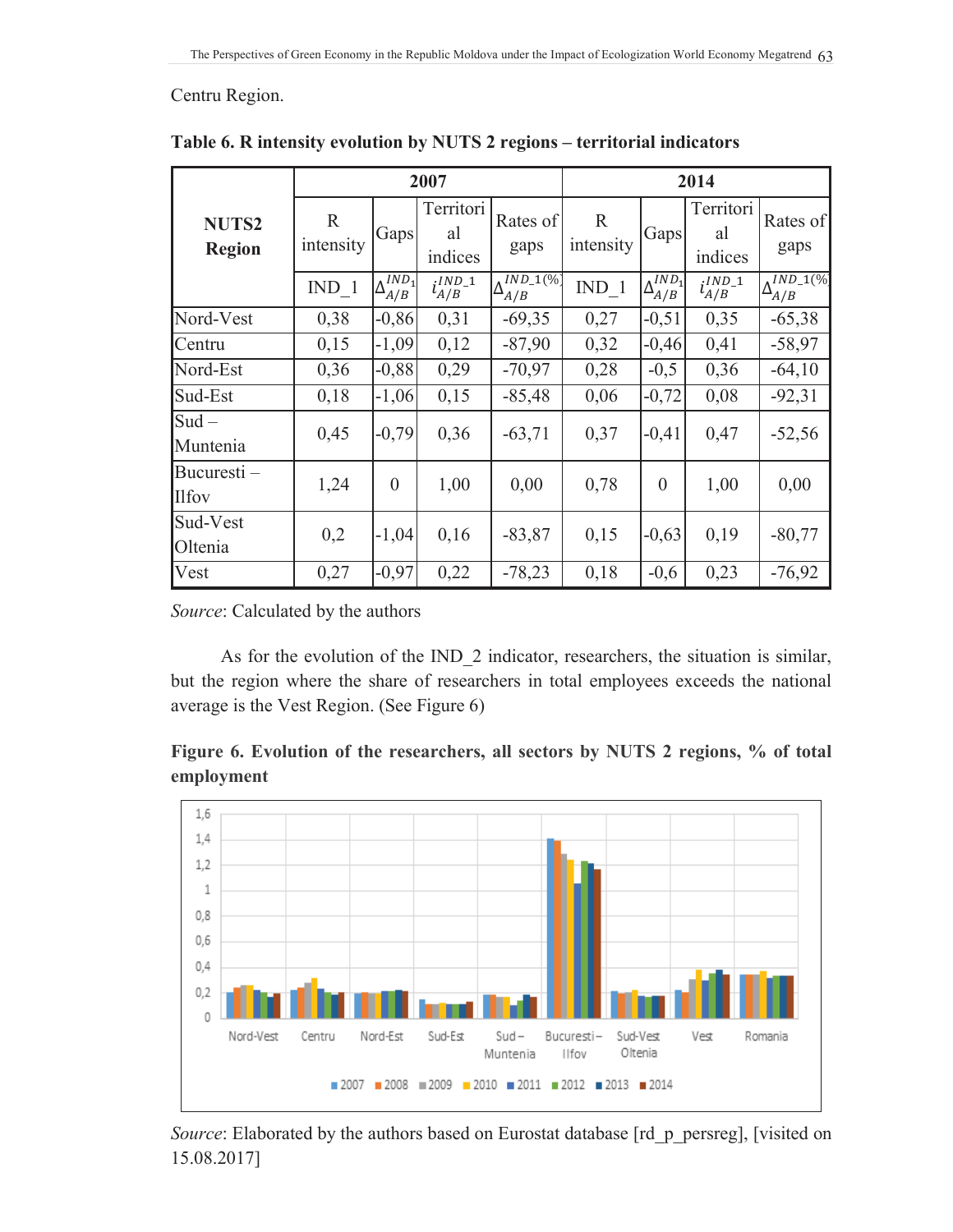Regarding the other relevant indicator considered, IND\_2, researchers as percentage of total employment, it should note that the Bucharest-Ilfov Region is well above the national average level, too. All other regions are below the average level, except Vest Region started to the year 2010, when has seen an increasing trend over the period. (See Figure  $6$ ) Even if Bucuresti-Ilfov decreased its researcher's evolution during the considered period, it remained the "best performer". To describe differences in territorial evolution of IND\_2 – Researchers as percentage of total employment during the period 2007-2014 at the level of NUTS 2 regions compared with Bucuresti-Ilfov, the region with the "best performances", main territorial indicators like gaps, territorial indices, and rates of gap both for the year 2007 and 2014 were calculated. In the table 7 are presented this territorial indicators. Even there is a very slight reduction in regional disparities; all the regions decreased its gaps relative to Bucuresti-Ilfov Region. Sud-Est Region remained with the highest gap.

Starting from the differential dynamics of the two indicators in the regional profile, a particular interest is a rhythm that should impose to reaches a certain level. The overtaking coefficients, which are calculated for two territorial units based on the dynamic indices to analyzing their evolution over time, can answer many questions about the forecast of the two indicators registered at the territorial level. An overtaking coefficient shows how many times increases the level of the unit reported relative to the evolution of the unit level considered as a basis for reporting. In the table below there are the overtaking coefficients calculated with the level of Bucuresti-Ilfov as the basis of reporting for the period 2007-2014 both for total intramural R&D expenditure as % of GDP, R intensity, and researchers as % of employment, too.

|                            |             | 2007                                           |                            | 2014                                            |                               |                                   |                            |                              |
|----------------------------|-------------|------------------------------------------------|----------------------------|-------------------------------------------------|-------------------------------|-----------------------------------|----------------------------|------------------------------|
| NUTS2<br><b>Region</b>     | R intensity | Gaps                                           | Territori<br>al<br>indices | Rates of<br>gaps                                | $\mathbb{R}$<br>intensit<br>v | Gaps                              | Territori<br>al<br>indices | Rates of<br>gaps             |
|                            | IND $2$     | IND <sub>2</sub><br>$\Delta_{A/\underline{B}}$ | $IND_2$<br>$\iota_{A/B}$   | $\sqrt{IND}$ <sub>2</sub> (%)<br>$\Delta_{A/B}$ | IND <sub>2</sub>              | $\overline{\Delta_{A/B}^{IND_2}}$ | $:IND_2$<br>$\iota_{A/B}$  | $NID_2(\%$<br>$\Delta_{A/B}$ |
| Nord-Vest                  | 0,2023      | $-1,208$                                       | 0,1434                     | $-86,21$                                        | 0,1948                        | $-0,9793$                         | 0,1659                     | $-83,41$                     |
| Centru                     | 0,2242      | $-1,1861$                                      | 0,1589                     | $-84,64$                                        | 0,2072                        | $-0,9669$                         | 0,1764                     | $-82,35$                     |
| Nord-Est                   | 0,1928      | $-1,2175$                                      | 0,1367                     | $-86,88$                                        | 0,2155                        | $-0,9586$                         | 0,1835                     | $-81,65$                     |
| Sud-Est                    | 0,1538      | $-1,2565$                                      | 0,1090                     | $-89,67$                                        | 0,128                         | $-1,0461$                         | 0,1090                     | $-89,10$                     |
| $Sud -$<br>Muntenia        | 0,1855      | $-1,2248$                                      | 0,1315                     | $-87,40$                                        | 0,1635                        | $-1,0106$                         | 0,1392                     | $-86,07$                     |
| Bucuresti-<br><b>Ilfov</b> | 1,4103      | $\boldsymbol{0}$                               | 1                          | 0,00                                            | 1,1741                        | $\theta$                          | 1                          | 0,00                         |
| Sud-Vest<br>Oltenia        | 0,2116      | $-1,1987$                                      | 0,1500                     | $-85,54$                                        | 0,1771                        | $-0,997$                          | 0,1508                     | $-84,92$                     |
| Vest                       | 0,2223      | $-1,188$                                       | 0,1576                     | $-84,78$                                        | 0.3424                        | $-0,8317$                         | 0,2916                     | $-70,84$                     |

**Table 7. Researchers (% of total employment) by NUTS 2 regions – territorial indicators**

*Source*: Calculated by the authors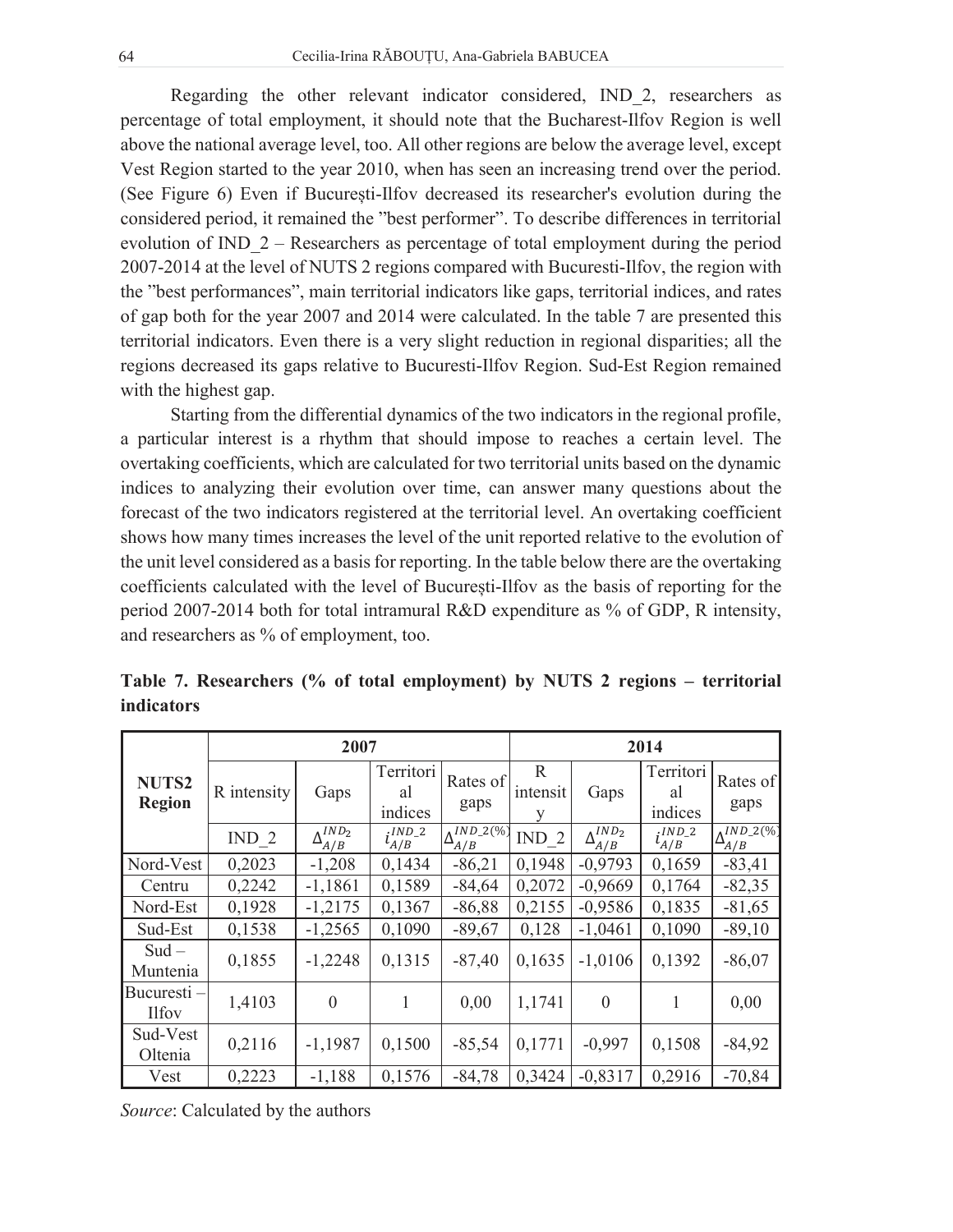|                            |                                                                                                   | <b>R</b> intensity |                                                                    |                                             |  |  |
|----------------------------|---------------------------------------------------------------------------------------------------|--------------------|--------------------------------------------------------------------|---------------------------------------------|--|--|
|                            |                                                                                                   |                    | (Total intramural R&D expenditure as Researchers (% of employment) |                                             |  |  |
|                            |                                                                                                   | $%$ of GDP)        |                                                                    |                                             |  |  |
| NUTS2                      | Indices of                                                                                        | Overtaking         | Indices of                                                         | Overtaking                                  |  |  |
| <b>Region</b>              | dynamic                                                                                           | coefficients       | dynamic                                                            | coefficients                                |  |  |
|                            | $I_A = \frac{IND_{-}1_{2014}}{IND_{-}1_{2007}}$<br>$I_{A/B}^{IND\_1} = \frac{I_A}{I_{Buc-IIfov}}$ |                    | $I_{A/B}^{IND_2}$<br>$I_A$<br>$I_{Buc-Ilfov}$                      | $I_A = \frac{IND\_2_{2014}}{IND\_2_{2007}}$ |  |  |
| Nord-Vest                  | 0,71                                                                                              | 1,13               | 0,96                                                               | 1,16                                        |  |  |
| Centru                     | 2,13                                                                                              | 3,39               | 0,92                                                               | 1,11                                        |  |  |
| Nord-Est                   | 0,78                                                                                              | 1,23               | 1,12                                                               | 1,35                                        |  |  |
| Sud-Est                    | 0,33                                                                                              | 0,53               | 0,83                                                               | 1,00                                        |  |  |
| $Sud -$<br>Muntenia        | 0,82                                                                                              | 1,31               | 0,88                                                               | 1,06                                        |  |  |
| Bucuresti-<br><b>Ilfov</b> | 0,63                                                                                              | 1,00               | 0,83                                                               | 1,00                                        |  |  |
| Sud-Vest<br>Oltenia        | 0,75                                                                                              | 1,19               | 0,84                                                               | 1,01                                        |  |  |
| Vest                       | 0,67                                                                                              | 1,06               | 1,54                                                               | 1,86                                        |  |  |

Table 8. The overtaking coefficients for the period 2007-2014

Source: Calculated by the authors

Even Bucuresti-Ilfov has the best performances for both indicators, much over than the national level, should remark that except Sud-Est Region, all the other regions overtake the București-Ilfov as regard the development rhythm. Note here Centru Region for R intensity indicator, and Vest and Nord-Est Regions for researchers, which present the highest values. Even though Bucuresti-Ilfov has slowed down its development of the R&D sector, it is expected that the rhythm of development of R & D services will accelerate, especially in Centru, Vest and Nord-Est regions. We have in attention the number of facilities have been thought, of lately to stimulate the sector, like labor incentives, fiscal incentives, reinvested profit, and state aid for  $R \& D$  or intellectual property (Buciuman, Tapai, and Grigore, 2017, p.2).

### **4. Conclusions**

The scientific research activity, considered the initiator of economic and social progress, largely influences the economic and social development of a country, the sustainable and sustainable development of any field of activity. The study confirms that in Romania the R&D activity has not been sufficiently supported by investments and financing related to this sector, a situation which characterizes this sector of activity both at the national and at the regional level. Only the Bucharest-Ilfov Region, the most developed region of Romania, located above the European average, recorded a favorable position, while all other regions registered significant development gaps. Possible causes of this evolution may be the historical ones, such as the closure of research institutes after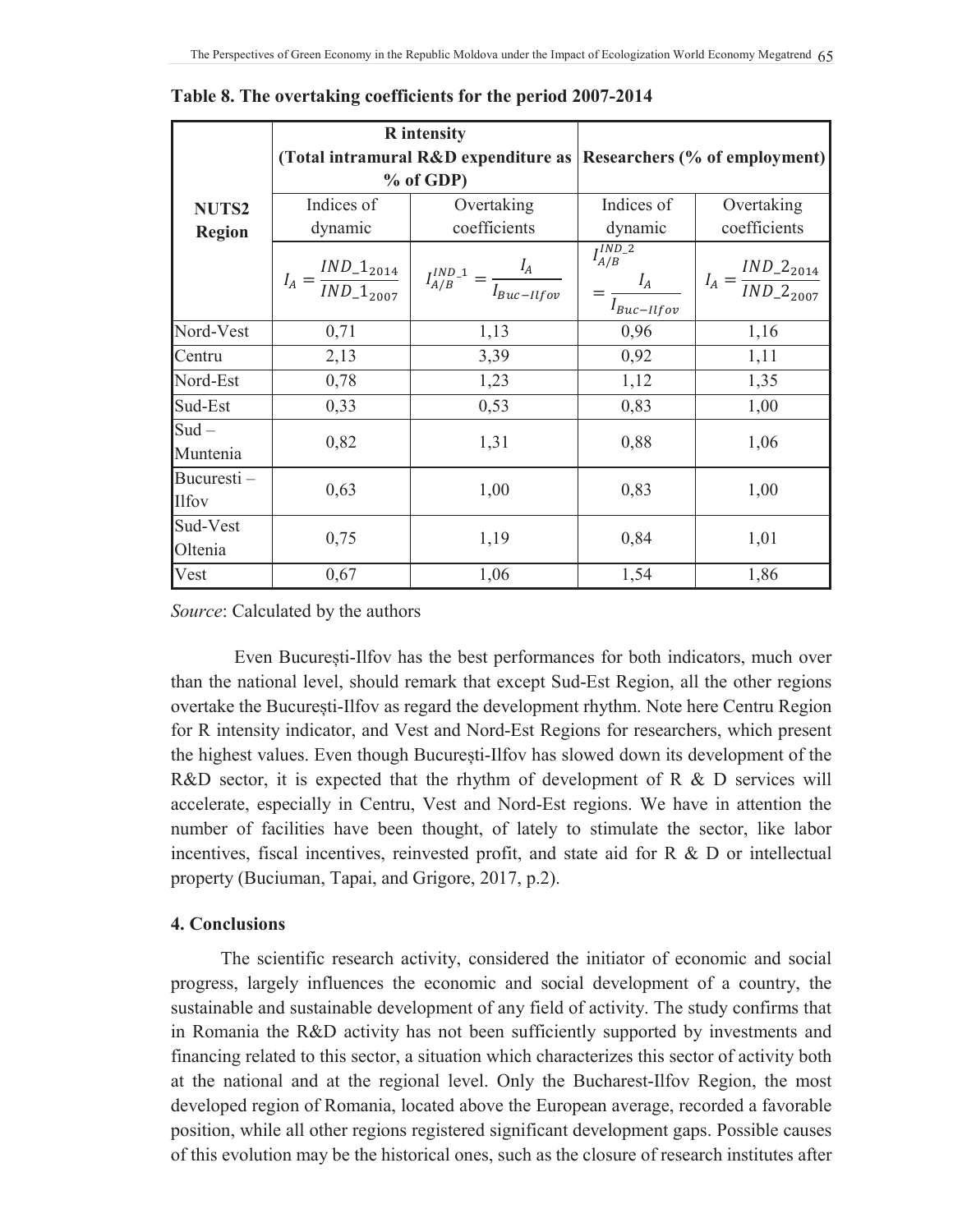90, and evident the dismissal of staff, the influence of free movement in Europe since 2001, the migration of brains with Romania's accession to the EU, the effects of the 2008 crisis, inappropriate salaries of researchers, lack of a performer research infrastructure. The increased funds from foreign sources and the fiscal facilities for this area can boost activity in the future at least three other regions, West, Centru, and Nord-Est Regions whose capitals are very strong university centers in Romania, significant and at a European level that can support  $R \& D$  activities at a high level, but probably, the regional disparities remained.

#### **References**

- Armstrong, L. (2014). Barriers to Innovation and Change in Higher Education. TIAACREF Institute. Retrieved June 10, 2016, from https://www.tiaainstitute.org/ public/pdf/barriers-to-innovation-andchange-inhigher-education.pdf
- Brennan, J., Broek, S., Durazzi, N., Kamphuis, B., Ranga, M., Ryan, S. (2014) Study on innovation in higher education: final report. European Commission Directorate for Education and Trening Study on Innovation in Higher Education, Publications Office of the European Union, Luxembourg.
- Buciuman, M., Tapai, F., Grigore M., (2017). Romania striving to become a better host for R&D investments, Emergency Legal Kit for Business Series Year 4, Issue 12, [online]: Available at: <https://s3.amazonaws.com/documents.lexology.com/ 55d89172-c023-4d60-9c31-ffd2e9dd298d.pdf> [Accessed 10 August 2017].
- Corlan, A., David, D., Frangopol, T.P. (2016) Pe marginea Mesei Rotunde a Revistei de Politica Stiinței și Scientometrie - Rolul Educației și Cercetării într-un proiect de țară, Revista de Politica Știintei si Șcientometrie - serie noua, Vol. 5, No. 2, Iunie 2016, p.  $85 - 89$ ;
- Danson, M. and Whitman, G. (1999), Regional Governance, Institutions and Development, retrieved from http://www.rri.wvu.edu.htm
- David, D. (2016)- De ce esuează reformele de modernizare a României. Cazul educației, Revista de Politica Știintei si Șcientometrie – serie noua Vol. 5, No. 2, Iunie 2016, p.  $110 - 114$ ;
- European Commission (2012), Report on Competition Policy COM (2013) 257 final, Brussels, retrieved from http://ec.europa.eu/competition/publications/ 2012/part1en.pdf Available online: https://widgets.weforum.org/global-compe titivenessreport-2015/ (Retrieved on June 10, 2016)
- Goschin, Z., Sandu, S., and Goschin, G.G., (2016). The impact of economic crisis on R&D convergence in Romania. 56th ERSA Congress, Viena, 23-26 August 2016. Available at: <http://wwwsre.wu.ac.at/ersa/ersaconfs/ersa16/Paper499 ERSA2016.pdf > [Accessed 10 August 2017].
- Haiduc I. (2002), Cercetarea științifică din România în context internațional, Societatea Ad Astra/Cartea Albă a Cercetării, București
- https://www.edu.ro/sites/default/files/ fi%C8%99iere/Minister/2016/strategii/strategiacdi-2020 -project-hg.pdf
- Leordeanu, M. (2013), Cercetarea stiintifica o investitie in viitorul nostru,